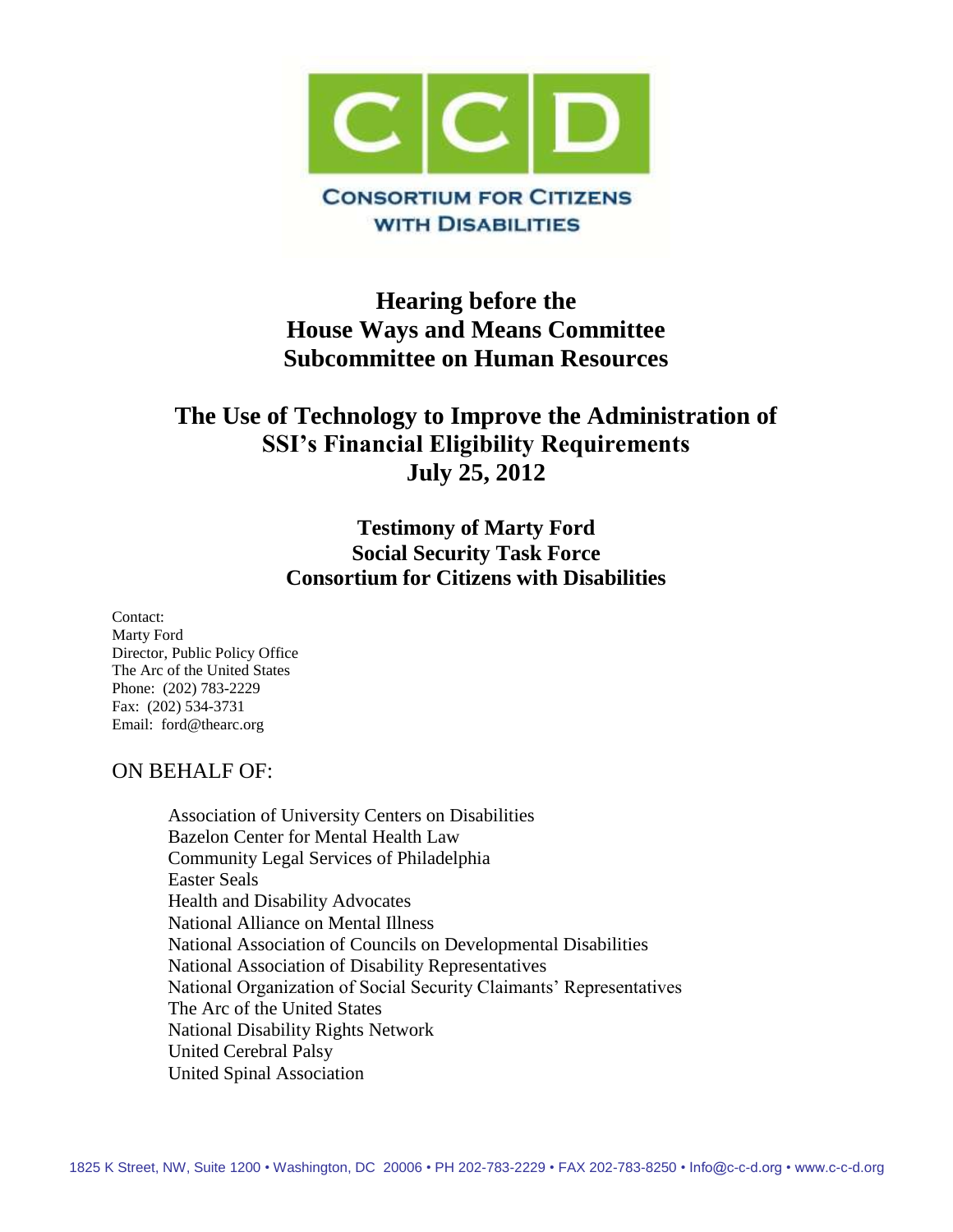#### **TESTIMONY OF MARTY FORD ON BEHALF OF THE SOCIAL SECURITY TASK FORCE, CONSORTIUM FOR CITIZENS WITH DISABILITIES**

Chairman Davis, Ranking Member Doggett, and Members of the Subcommittee, thank you for the opportunity to provide testimony for this hearing on the use of technology to improve the administration of the Supplemental Security Income (SSI) financial eligibility requirements.

I am the Director of the Public Policy Office of The Arc of the United States. I am also a member of the Consortium for Citizens with Disabilities (CCD) Social Security Task Force. CCD is a working coalition of national consumer, advocacy, provider, and professional organizations working together with and on behalf of the 54 million children and adults with disabilities and their families living in the United States. The CCD Social Security Task Force focuses on disability policy issues in the Title II disability programs and the Title XVI Supplemental Security Income (SSI) program.

The focus of this hearing is extremely important to people with disabilities. SSI cash benefits, along with the related Medicaid benefits, are the means of survival for over 8 million individuals with severe disabilities. SSI benefits help people with significant disabilities meet their basic needs for housing, food, and clothing, and secure essential services and medical care. SSI benefits also play a central role in helping people with significant disabilities live in the community, rather than in restrictive, costly institutions.

Proper administration of SSI benefits is critical and has long been of interest to the CCD Social Security Task Force. Other witnesses on this panel are able to testify about the more technical aspects of the Social Security Administration's technological initiatives related to the SSI program's financial eligibility requirements. My testimony will focus on the perspective of SSI beneficiaries and on the recommendations of the CCD Social Security Task Force for ways to enhance SSA's use of technology to improve the experience and outcomes of SSI beneficiaries.

#### **1. Proper and timely application of the SSI financial eligibility criteria is important. The SSI program is a very complex program to administer.**

As Social Security Administration (SSA) Deputy Commissioner Carolyn Colvin has noted in past testimony, the SSI program is very complex and benefits can change each month due to income and resource fluctuations and changes in living arrangements.<sup>1</sup> There are complex program rules and delays in receiving income data. The agency has struggled over the years to improve its accuracy rate for SSI payments – both for overpayments and for underpayments. Earlier this year, Deputy Commissioner Colvin noted that "In the SSI program, 93.3 percent of all payments were free of an overpayment, and 97.6 percent of all payments were free of an underpayment, a significant improvement from FY 2008."<sup>2</sup> She also noted that given the complexity of the statutes governing the disability programs and the volume of work, some overpayments are unavoidable. The complexity of the return-to-work provisions is exacerbated when a beneficiary receives both SSDI and SSI, because the beneficiary is subject to two different sets of rules. About 30 percent of Title XVI beneficiaries aged 18-64 also receive Title II benefits.<sup>3</sup>

 $\overline{a}$ 

<sup>&</sup>lt;sup>1</sup> Statement of Carolyn W. Colvin, Deputy Commissioner, Social Security Administration, before the House Committee on Ways and Means, Subcommittee on Social Security and Subcommittee on Oversight, June 14, 2011.

<sup>&</sup>lt;sup>2</sup> Statement of Carolyn W. Colvin, Deputy Commissioner, Social Security Administration, before the House Committee on Ways and Means, Subcommittee on Social Security, January 24, 2012.

<sup>&</sup>lt;sup>3</sup> Table V.F1.—Percentage of SSI Federally-Administered Recipients in Current-Payment Status with Participation in Selected Programs Based on SSA Administrative Records, December 2011. In Social Security Administration (2012). 2012 Annual Report of the SSI Program.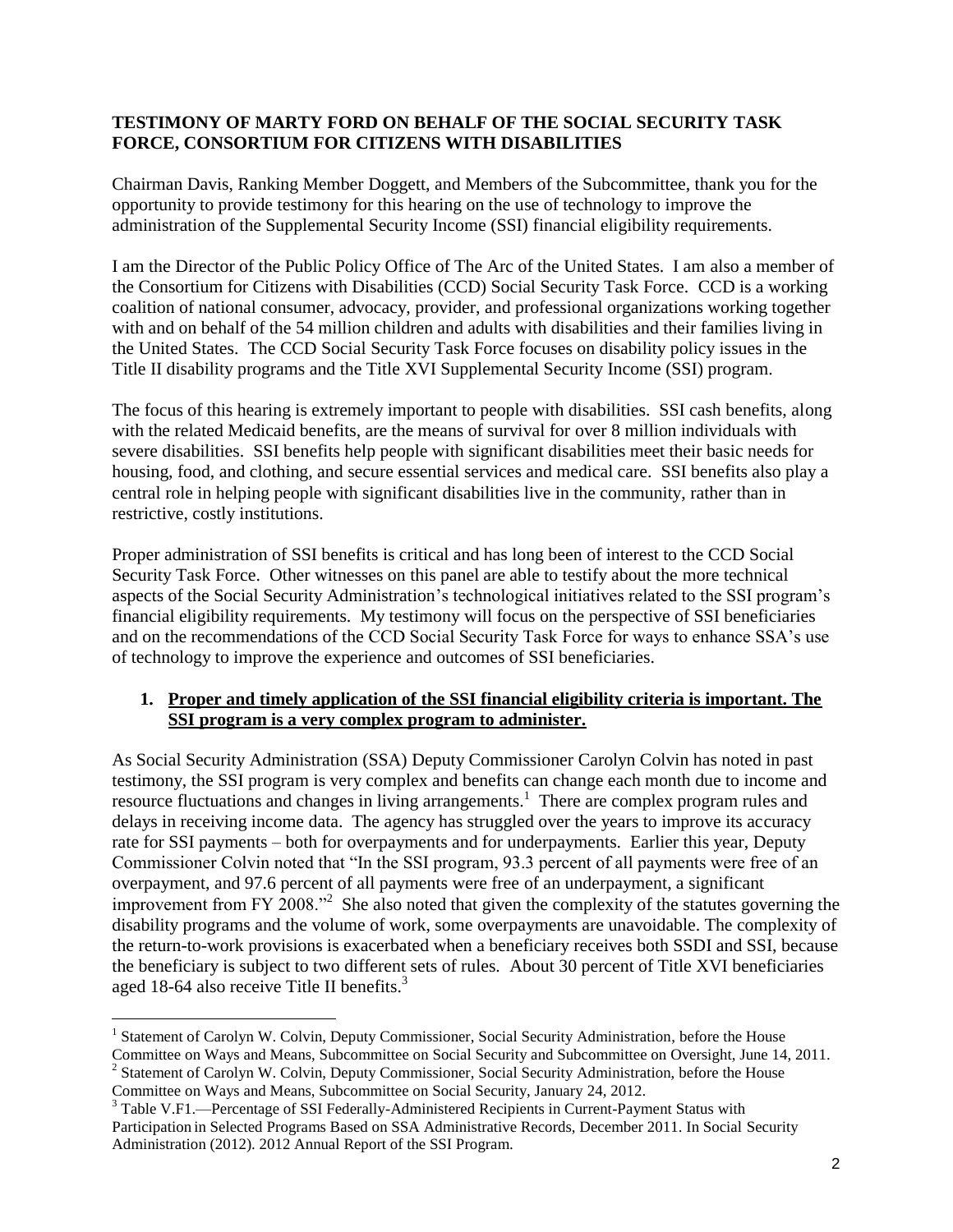While SSA recognizes that the SSI program rules are challenging for administrators of the program, we believe that the program is much more difficult for SSI beneficiaries to understand and follow accurately. SSI applicants and beneficiaries are under tremendous financial stress when they apply for SSI and while they are using SSI benefits (the maximum federal SSI benefit of \$698 per month pays only about 75 percent of the Federal poverty level for an individual). They often experience other stressful situations, including food insecurity, possible homelessness, and personal and family crisis due to economic hardship. For some, the very disability for which they have turned to the SSI program adds its own pressures to the situation and, in some cases, makes navigating the complexity of the SSI program extremely difficult.

#### **2. Technology can play a role in helping to accomplish proper and timely application of the SSI financial eligibility criteria.**

Commissioner Michael Astrue and Deputy Commissioner Colvin have testified about SSA's Access to Financial Institutions (AFI) project and the SSI Telephone Wage Reporting (SSITWR) system. Commissioner Astrue has made a strong commitment to improve and expand the technology used in the disability determination process. SSA has implemented a number of significant technological improvements that have helped claimants and their representatives and have made the process more efficient for SSA employees.

The CCD Social Security Task Force generally supports SSA's efforts to improve the disability claims process, so long as they do not infringe on claimants' rights. We have also always supported SSA's work in conducting continuing disability reviews and redeterminations to ensure continued integrity of the SSI and Social Security disability programs. We recognize that technology can improve the Administration's efforts in these areas.

However, it is important to remember that many SSI applicants and beneficiaries lack electronic access to SSA or may not be able to understand or navigate electronic communications. For example, a recent study by the Department of Commerce found that 46 percent of households headed by a person with a disability did not have a computer at home, compared to 20 percent of homes where the head of household had no disability.<sup>4</sup> Sadly, our burgeoning electronic world is creating new barriers for people unable to cognitively and/or financially keep pace.

The complexity of the SSI program and the requirements placed on beneficiaries for reporting and maintaining compliance with SSI rules, combined with a push for increased use of technology, will place increased pressures on those SSI beneficiaries who are unable to navigate in an electronic world. This will require an increased commitment on the part of the Administration and the Congress to recognize the increasing difficulties for these beneficiaries and to work to find solutions for them.

For these reasons, we believe that SSA must exercise caution to ensure that beneficiaries are protected, particularly where they are unable to navigate the system and need assistance in correcting errors. While there may be ways to improve the process from the perspective of the Administration, the bottom line evaluation must be how the process affects the very claimants and beneficiaries for whom the system exists. We believe that the critical measure for assessing initiatives for achieving

 $\overline{a}$ 

<sup>&</sup>lt;sup>4</sup> U.S. Department of Commerce (2011). Exploring the Digital Nation: Computer and Internet Use at Home. Accessed July 15, 2012 at

http://www.ntia.doc.gov/files/ntia/publications/exploring the digital nation computer and internet use at home [11092011.pdf.](http://www.ntia.doc.gov/files/ntia/publications/exploring_the_digital_nation_computer_and_internet_use_at_home_11092011.pdf)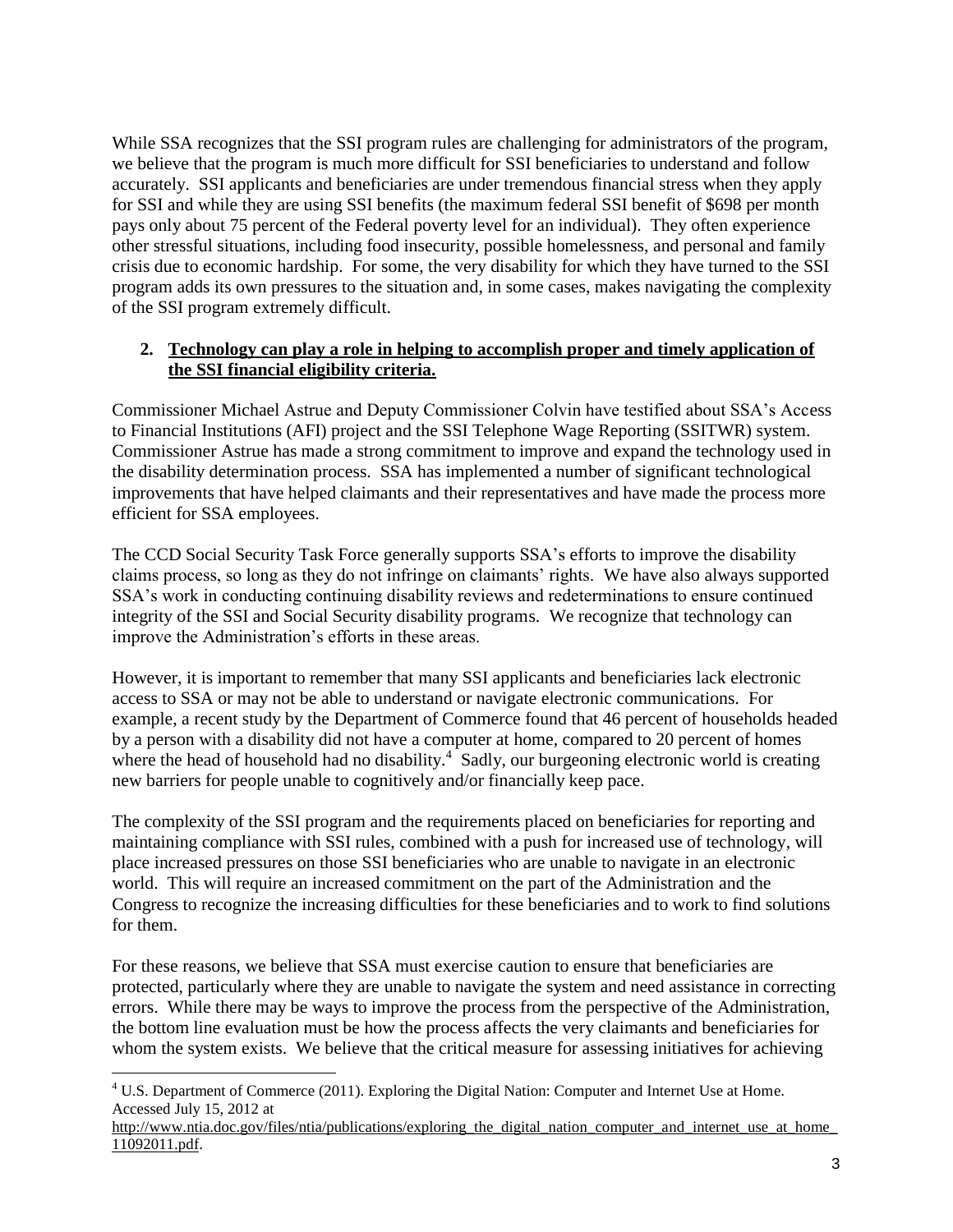administrative efficiencies must be the potential impact on claimants and beneficiaries. Proposals for increasing administrative efficiencies must bend to the realities of beneficiaries' lives and accept that people face innumerable obstacles when they apply for and rely upon disability benefits. SSA must continue, and improve, its established role in ensuring that beneficiaries are fully protected in the process and must design its rules and procedures to reflect this administrative responsibility.

#### 3. **Recommendations.**

 $\overline{a}$ 

SSA and Congress can work together to make it easier for SSI beneficiaries to navigate the system. Improvements to the process will reduce the time and effort that both beneficiaries and SSA must devote to the financial eligibility process, improve accuracy and timely access to benefits, and in particular will assist SSI beneficiaries who are exploring opportunities to work. On behalf of the CCD Social Security Task Force, I am pleased to offer the following recommendations.

#### **a. Provide adequate administrative resources for SSA.**

Foremost, SSA requires adequate administrative resources to effectively administer the SSI program including the program's financial eligibility requirements.

For many years, SSA did not receive adequate funds for its mandated services. Between FY 2000 and FY 2007, the resulting administrative funding shortfall was more than \$4 billion. We thank this Committee for its efforts to provide SSA with adequate funding for its administrative budget. Between 2008 and 2010, Congress provided SSA with the necessary resources to start meeting its service delivery needs. With this funding, SSA was able to hire thousands of needed new employees. There can be no doubt that this additional staff greatly enhanced SSA program operations.

Unfortunately, SSA's administrative budget (Limitation on Administrative Expenses or LAE) has been inadequate in recent years. SSA has received virtually no increase in its LAE since 2010. In FY 2011, SSA's appropriation was a small decrease from the FY 2010 level and the FY 2012 appropriation was only slightly above the FY 2010 level.

Commissioner Astrue recently testified about the negative effects of cutbacks in SSA's administrative funds for Fiscal Year 2012 on the agency's ability to complete all of its postentitlement work, including SSI status changes, and on the agency's resources for Information Technology (IT) investments.<sup>5</sup> We urge Congress to provide SSA with adequate resources to carry out all necessary program functions.

#### **b. Use enhanced automation to improve customer service and outcomes for beneficiaries.**

As highlighted during this hearing, in recent years SSA has developed a number of automated tools to increase efficiency in handling an ever-increasing workload in times of declining administrative resources. SSA can expand on its efforts to use technology to improve the experience and outcomes of beneficiaries in several ways.

First, SSA should provide an option for individuals to complete an application for SSI online. Currently, applicants for Social Security Title II disability benefits can file online. Applicants for

<sup>&</sup>lt;sup>5</sup> Statement of Michael J. Astrue, Commissioner, Social Security Administration, before the Finance Committee of the U.S. Senate, May 17, 2012.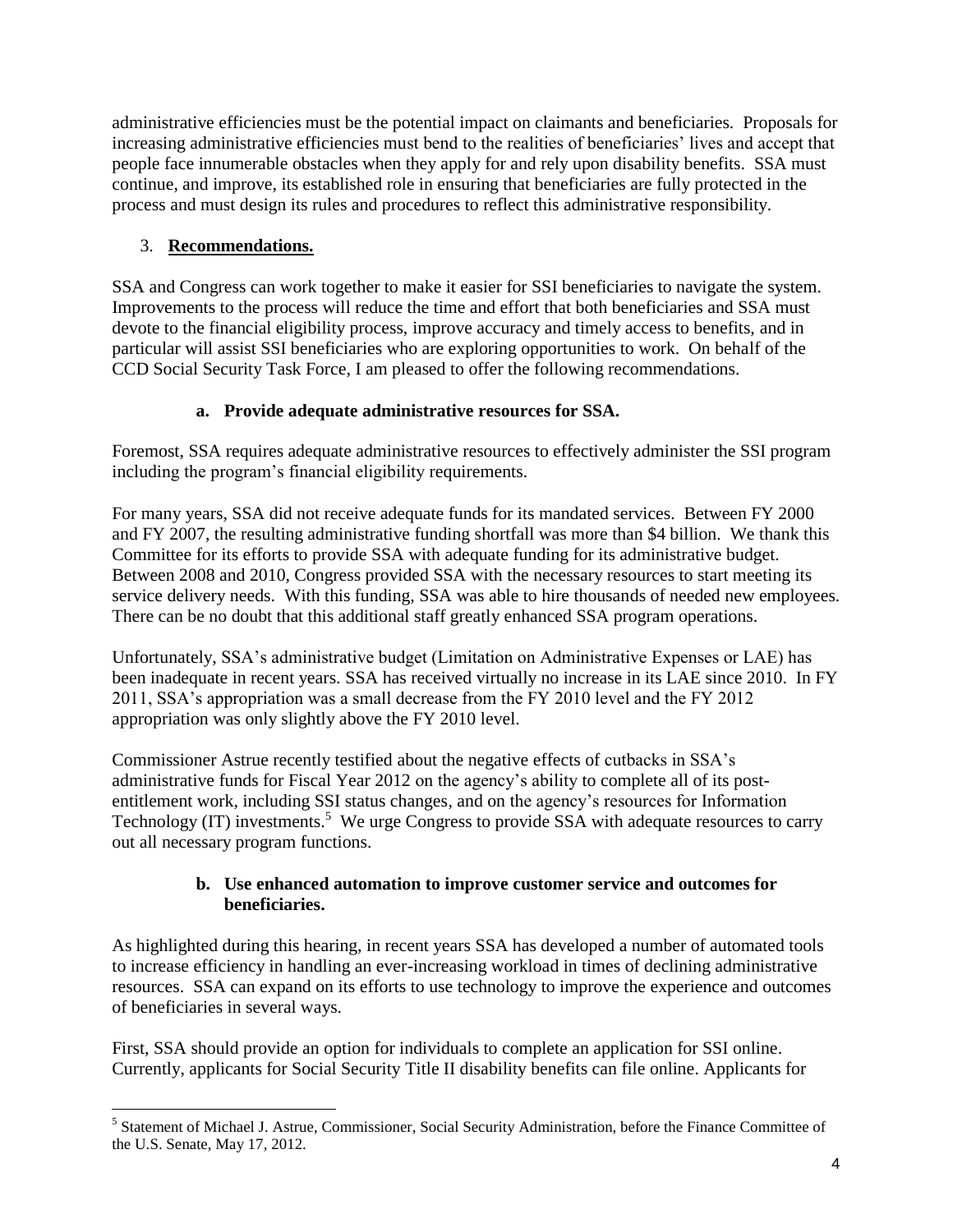Title XVI benefits can fill out a Disability Report online, but must schedule an appointment with their local SSA field office to complete their application. Although the SSI eligibility criteria are complex, both SSI applicants and SSA would benefit from the availability of an option to complete the entire SSI application online. This option would be particularly helpful for individuals filing a concurrent application for Title II and Title XVI benefits.

Additionally, SSA needs to develop a better earnings reporting and recording system – including providing an option for online wage reporting for SSI recipients – that allows the agency to promptly adjust benefit payments. Unfortunately, adjustment of benefits is one area that has slipped due to staffing shortages. When a beneficiary faithfully notifies SSA of earnings or other changes that may reduce benefit payment amounts, it may be months or years before SSA sends an overpayment notice, demanding repayment of sometimes tens of thousands of dollars of accrued overpayments. Beneficiaries are shocked to receive these notices, when they reasonably assumed that SSA had processed the information they submitted. It is challenging, if not impossible, for someone subsisting on benefits alone to repay the overpayments. Many people with disabilities are wary of attempting to work out of fear that this may give rise to an overpayment. It is important to note that, in and of themselves, overpayments do not indicate fraud or abuse as beneficiaries are encouraged to work if they are able. The problems arise when reported earnings are not properly recorded and monthly overpayments are not properly adjusted. Improving SSA's earnings reporting and recording system will reduce overpayments and remove barriers for beneficiaries who wish to attempt to work.

SSA also should consider using its Continuing Disability Review Enforcement Model to help prevent overpayments before they happen. The Continuing Disability Review Enforcement Model is a computer algorithm that determines which disability cases should be prioritized for review to minimize large overpayments due to income from earnings, and initiate recovery efforts. This tool is an excellent example of how technology can increase efficiency and program integrity. SSA should also use it to target beneficiaries most in need of counseling about their benefits and reporting responsibilities, to prevent overpayments before they happen.

SSA also needs to enhance the use and operation of its toll free 1-800 telephone number. SSA directs many activities to this toll free number, from initiating a claim for benefits to reporting a change of address. Currently SSI-only beneficiaries can use the 1-800 number to report earnings, but SSDI beneficiaries cannot. Additionally, there is no "handshake" between the computer system used by SSA's 1-800 number staff and the systems used by local field and hearing offices. As a result, reports made by claimants via the 1-800 number often fail to be relayed to local field office and Office of Disability Adjudication and Review (ODAR) personnel. This can have terrible consequences. For example, if a claimant's change of address is not communicated to the local field or hearing office, the claimant may fail to receive notice of a hearing or of required appointments, which can result in delay and/or denial of benefits. Current beneficiaries may not receive notice of SSA's intention to terminate benefits. Enhancements to the 1-800 number can help prevent these kinds of problems.

Additionally, as SSA ramps up its technology for identifying potential income and resource eligibility issues, there is a long overdue need to establish an automated process for logging in appeals of adverse determinations and for having an automated process that assures continuation of benefits unchanged when an appeal or request for waiver is timely filed.

Finally, I would like to reiterate that SSA will need adequate administrative funding to make many of these improvements in automation possible.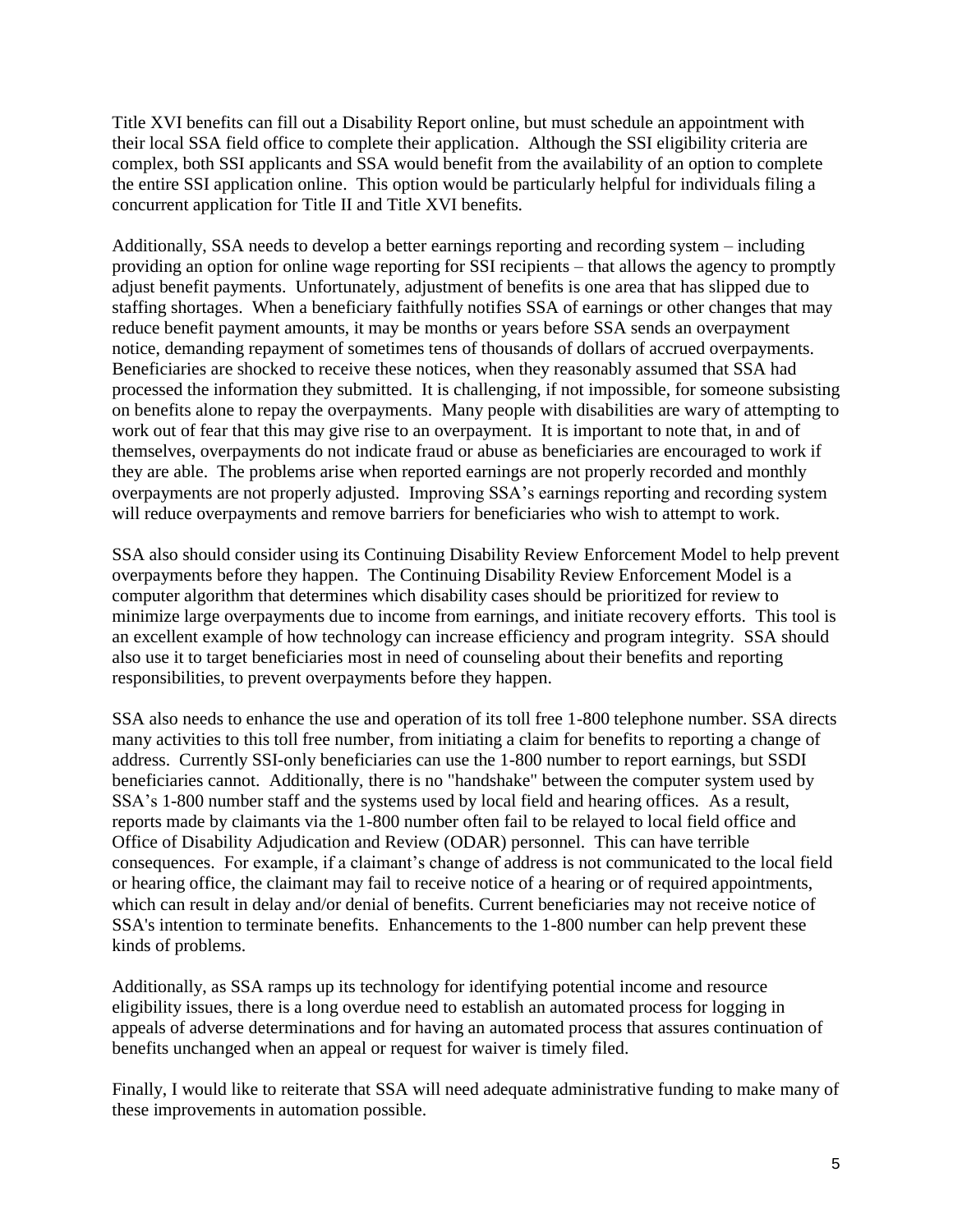Additionally, as noted above, many people with disabilities lack Internet access and remain unlikely to obtain information and access services through SSA's website. Even as SSA seeks to direct claimants to its website, it should continue to display and provide written publications in local field offices so that individuals lacking Internet access or computer proficiency are not at a disadvantage.

#### **c. Ensure continuation of the Work Incentive Planning and Assistance (WIPA) and Protection and Advocacy for Beneficiaries of Social Security (PABSS) programs.**

The WIPA and PABSS programs, established in 1999, provide critically important employment services that help beneficiaries of Social Security's SSDI and SSI disability programs attain greater economic self-sufficiency.

WIPA grants go to local non-profits and other agencies to support outreach, education, and benefits planning services for SSI and SSDI beneficiaries about work incentives and services for finding, maintaining, and advancing in employment. WIPA grantees inform beneficiaries about the impact that employment will have on their disability income and medical coverage, and address many of the real fears that individuals have about going to work at the risk of losing health coverage.

PABSS provides a wide range of services to SSI and SSDI beneficiaries. This includes information and advice about obtaining vocational rehabilitation and employment services, information and referral services on work incentives, and advocacy or other legal services that a beneficiary needs to secure, maintain, or regain gainful employment.

The continued existence of the WIPA and PABSS programs is under serious threat. Although authorization for both programs expired on September 30, 2011, SSA was able to set aside funding to sustain the PABSS program until September 30, 2012 and the WIPA program until June 30, 2012. The recent expiration of funding for the WIPA program already has resulted in the layoffs of many well-trained employees. The impending expiration of funds for the PABSS program makes it impossible for PABSS agencies to engage in budget and planning activities and creates significant employment uncertainty for the PABSS advocates.

The CCD Social Security Task Force supports measures to continue the WIPA and PABSS programs, such as H.R. 6061, the *WIPA and PABSS Continuation of Services Act of 2012*, which would ensure SSA's authority to continue to provide funding for the programs.

## **d. Update the SSI asset and savings limits.**

 $\overline{a}$ 

Congress should raise the SSI asset limit and income disregards and index them annually for inflation. The monthly unearned income disregard for an individual has remained at \$20 and the earned income disregard for an individual has remained at \$65 plus one-half of remaining earnings since the inception of the SSI program in 1972.<sup>6</sup> Similarly, the SSI asset limit of \$2,000 for an individual or \$3,000 for a couple has not changed since 1989. Neither the income disregards nor the asset limit are indexed for inflation.

The extremely low income disregards mean that many SSI beneficiaries' earnings trigger an overpayment for even relatively modest amounts of work. Nearly half (about 45 percent) of SSI

<sup>6</sup> U.S. House of Representatives, Committee on Ways and Means (2008) *Background Material and Data on the Programs within the Jurisdiction of the Committee on Ways and Means*.